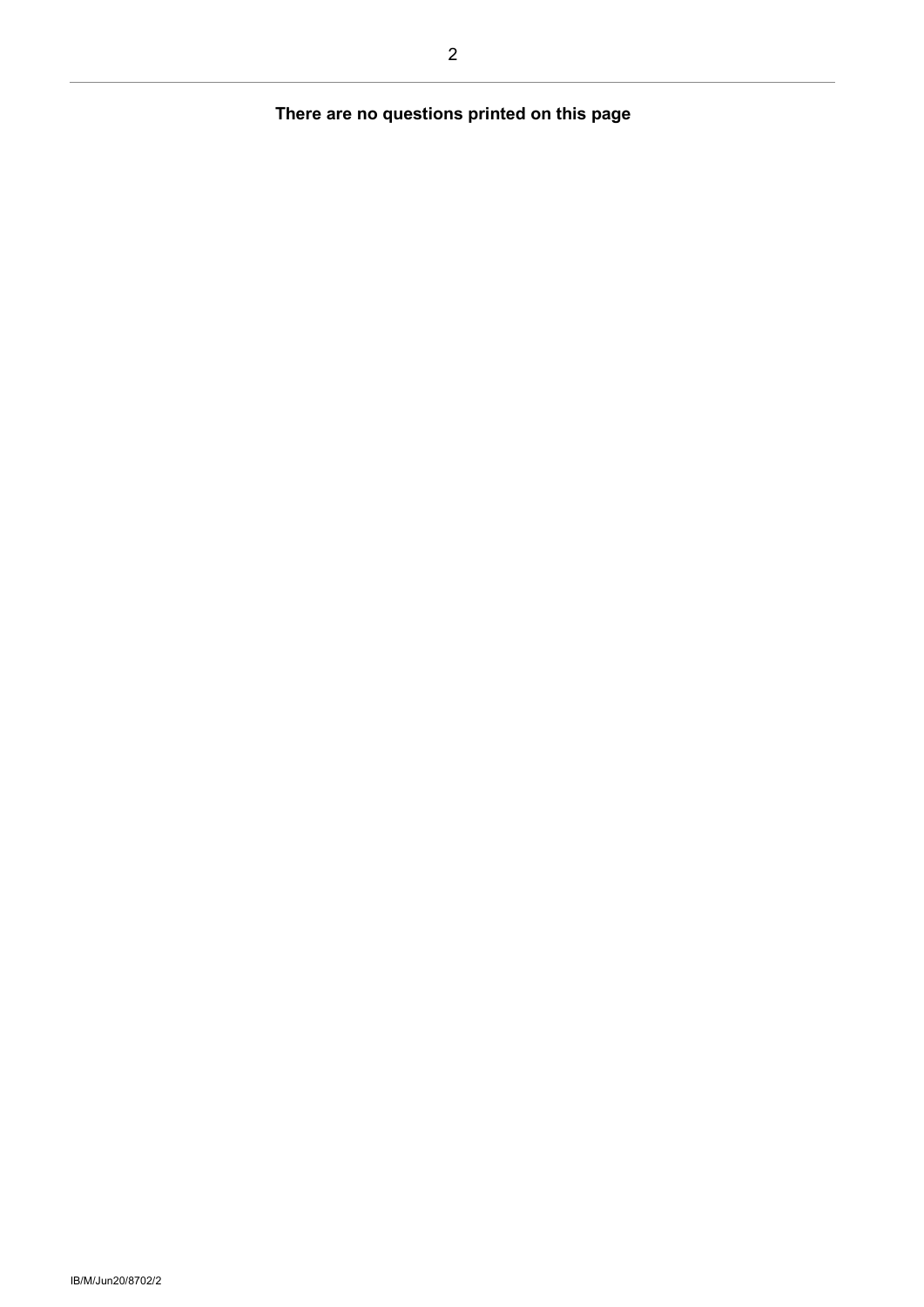#### **SECTION A**

| Modern prose or drama | <b>Questions</b> | Page |
|-----------------------|------------------|------|
|                       |                  |      |

| <b>JB Priestley</b>    | An Inspector Calls                                   | $1 - 2$          | 4              |
|------------------------|------------------------------------------------------|------------------|----------------|
| <b>Willy Russell</b>   | <b>Blood Brothers</b>                                | $3 - 4$          | 5              |
| <b>Alan Bennett</b>    | The History Boys                                     | $5 - 6$          | 6              |
| Dennis Kelly           | DNA                                                  | $7 - 8$          | $\overline{7}$ |
| <b>Simon Stephens</b>  | The Curious Incident of the<br>Dog in the Night-Time | $9 - 10$         | 8              |
| <b>Shelagh Delaney</b> | A Taste of Honey                                     | $11 - 12$        | 9              |
| <b>William Golding</b> | Lord of the Flies                                    | $13 - 14$        | 10             |
| <b>AQA Anthology</b>   | <b>Telling Tales</b>                                 | $15 - 16$        | 11             |
| George Orwell          | <b>Animal Farm</b>                                   | $17 - 18$        | 12             |
| Kazuo Ishiguro         | Never Let Me Go                                      | $19 - 20$        | 13             |
| Meera Syal             | Anita and Me                                         | $21 - 22$        | 14             |
| Stephen Kelman         | <b>Pigeon English</b>                                | $23 - 24$        | 15             |
| <b>SECTION B</b>       |                                                      |                  |                |
| <b>Poetry</b>          |                                                      | <b>Questions</b> | Page           |
| <b>AQA Anthology</b>   | <b>Poems Past and Present</b>                        |                  |                |
|                        | Love and Relationships                               | 25               | 17             |
|                        | <b>Power and Conflict</b>                            | 26               | 19             |
| <b>SECTION C</b>       |                                                      |                  |                |
| <b>Unseen poetry</b>   |                                                      | 27.1             | 20             |
|                        |                                                      | 27.2             | 21             |

**Turn over for Section A**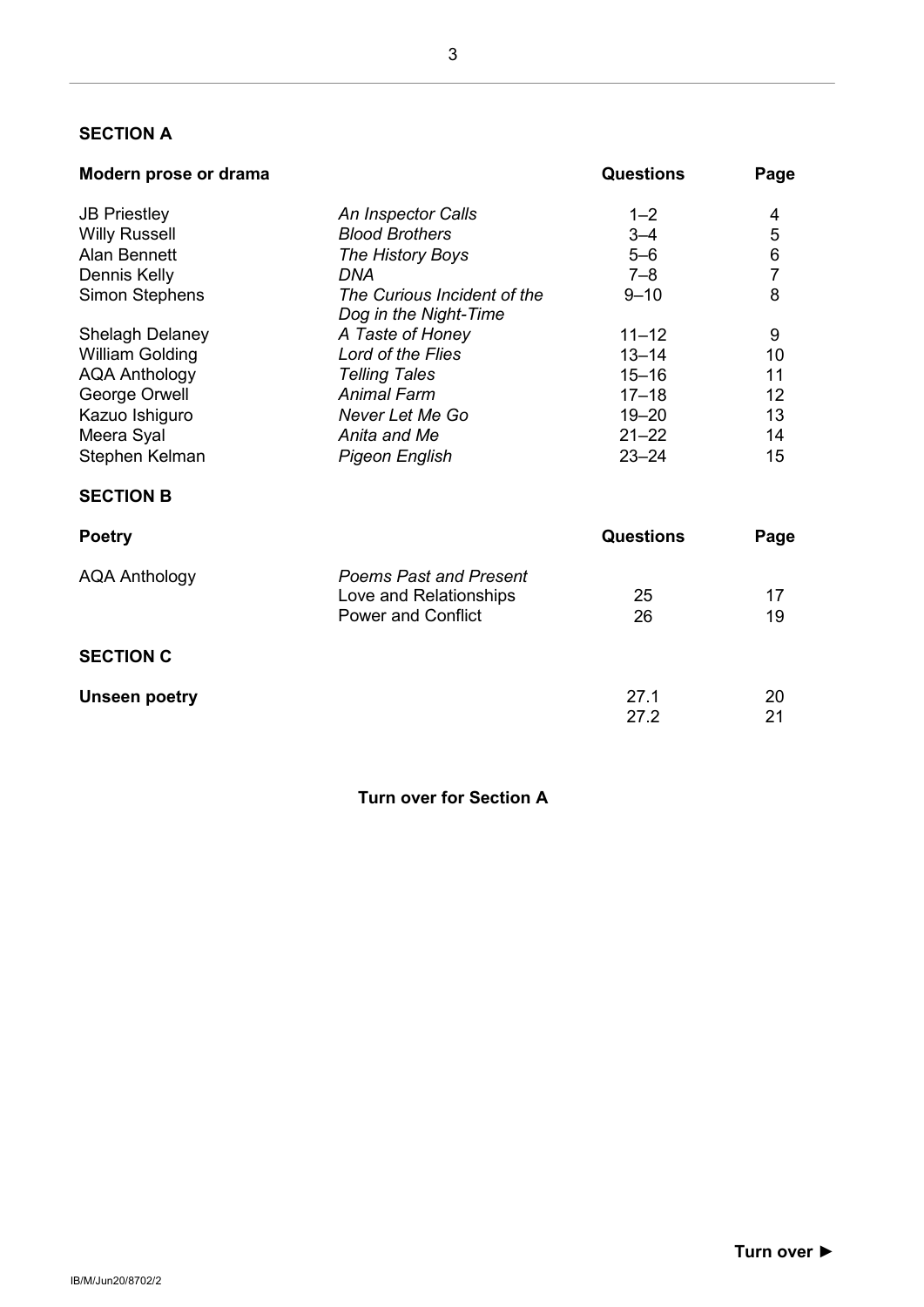#### **Section A: Modern prose or drama**

Answer **one** question from this section on your chosen text.

#### **JB Priestley:** *An Inspector Calls*

#### **Either**

**0 1** Mr Birling says, '...a man has to mind his own business and look after himself and his own'.

> How far does Priestley present Mr Birling as a man who cares only for himself and his family?

Write about:

- what Mr Birling says and does
- how far Priestley presents Mr Birling as a man who cares only for himself and his family.

**[30 marks] AO4 [4 marks]**

#### **or**

**0 2** How far does Priestley present male characters as irresponsible in the play?

Write about:

- one or more of the male character(s)
- how far Priestley presents one or more of the male character(s) as irresponsible.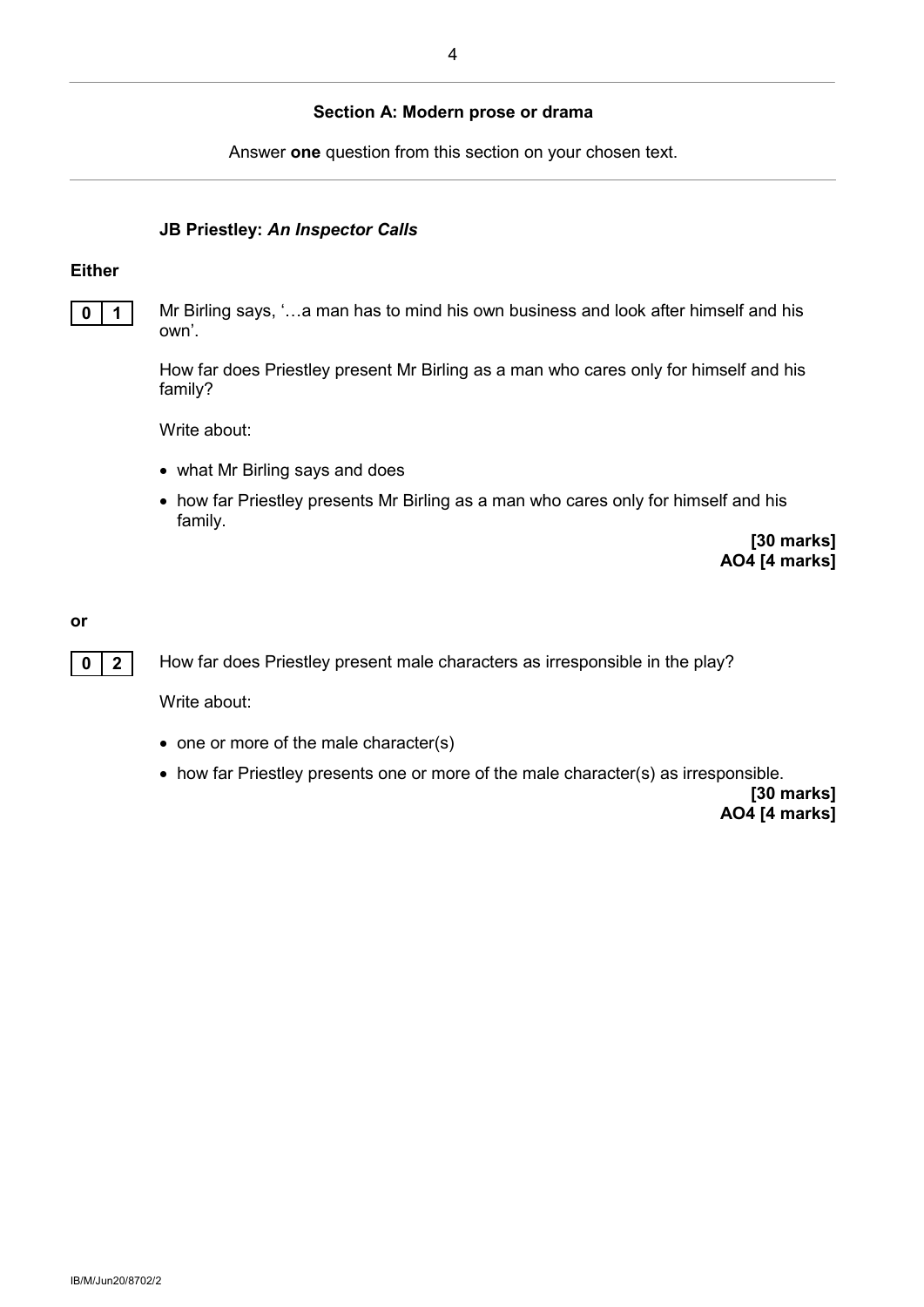#### **Willy Russell:** *Blood Brothers*

#### **or**



**0 3** How does Russell use the character of Mickey to show the importance of education in *Blood Brothers*?

Write about:

- Mickey's experience of education
- how Russell uses Mickey to show the importance of education.

**[30 marks] AO4 [4 marks]**

#### **or**



**0 4** How does Russell present the importance of friendship in *Blood Brothers*?

Write about:

- examples of friendship in the play
- how Russell presents the importance of friendship.

**[30 marks] AO4 [4 marks]**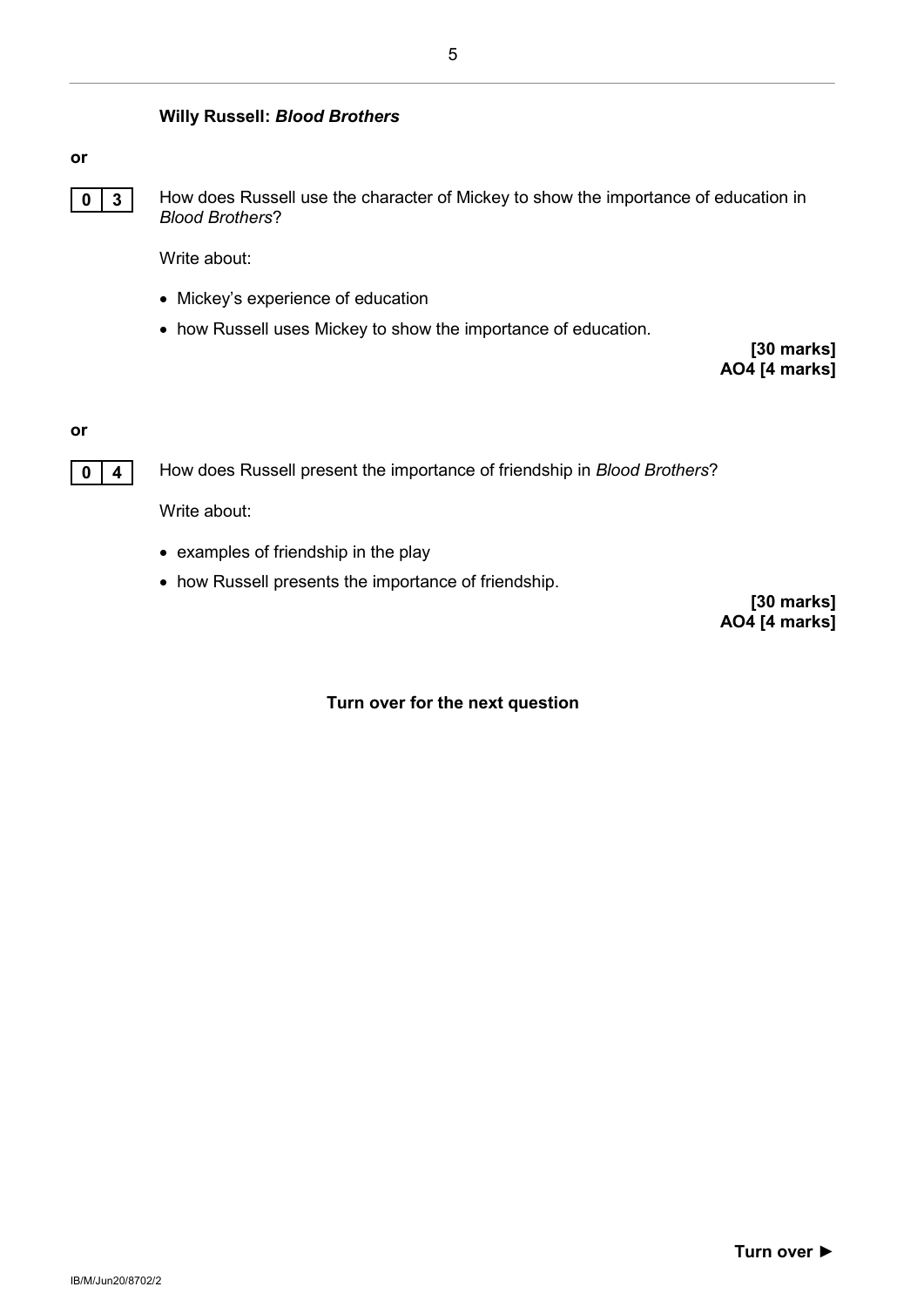#### **Alan Bennett:** *The History Boys*

#### **or**

**0 5** How far does Bennett present Hector as a character who is unsatisfied in his job as a teacher?

Write about:

- what Hector says and does in the play
- how far Bennett presents Hector as unsatisfied in his job as a teacher.

**[30 marks] AO4 [4 marks]**

#### **or**

**0 6** How does Bennett present attitudes towards the teaching of history in *The History Boys*?

Write about:

- some of the attitudes towards the teaching of history in the play
- how Bennett presents attitudes towards the teaching of history.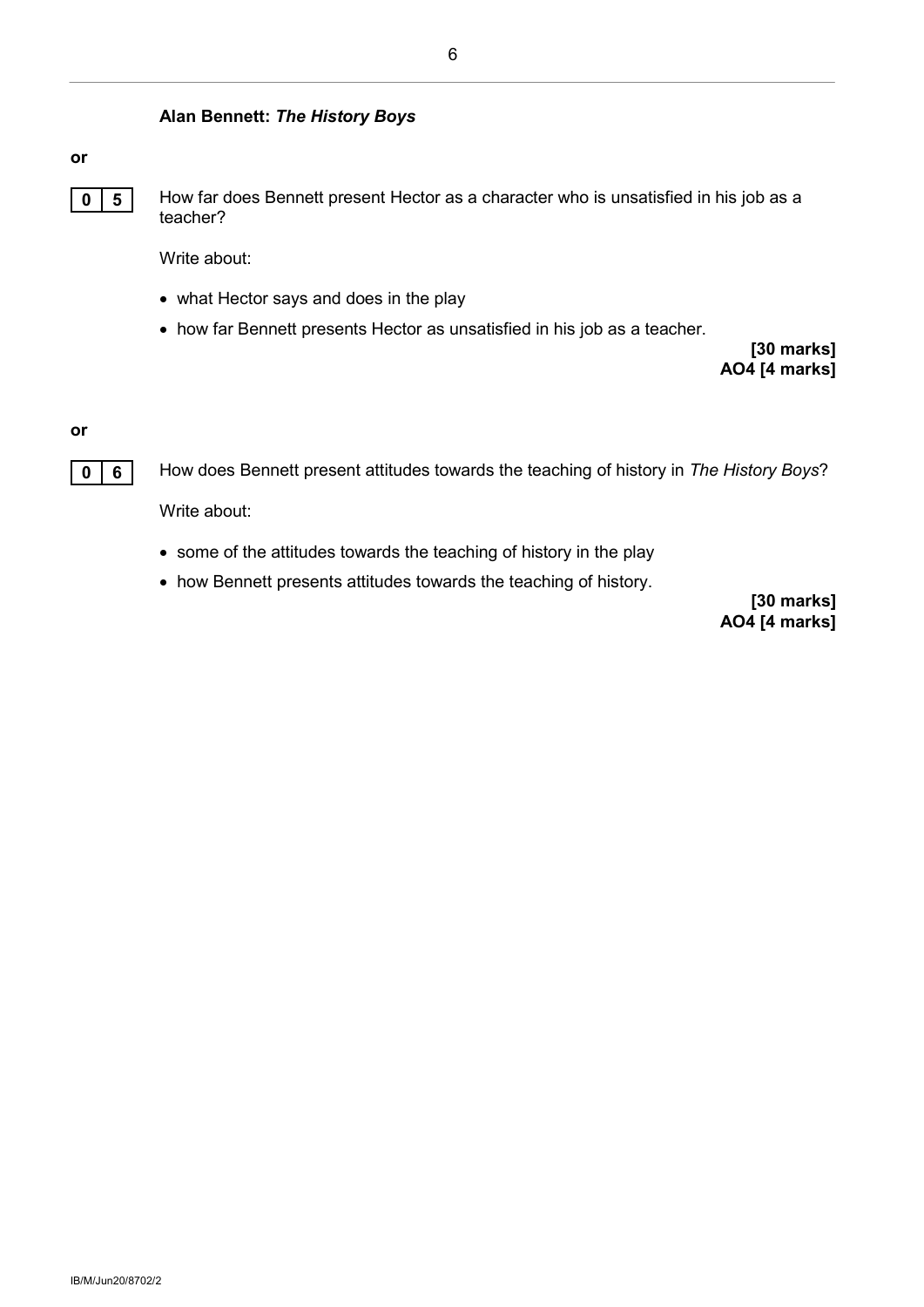#### **Dennis Kelly:** *DNA*

#### **or**

**0 7** How far does Kelly present Phil as a disturbing character in *DNA*?

Write about:

- what Phil says and does
- how far Kelly presents Phil as a disturbing character.

**[30 marks] AO4 [4 marks]**

#### **or**



**0 8** How does Kelly present the negative effects of being in a gang?

Write about:

- what one or more of the character(s) say and do
- how Kelly presents the negative effects of being in a gang.

**[30 marks] AO4 [4 marks]**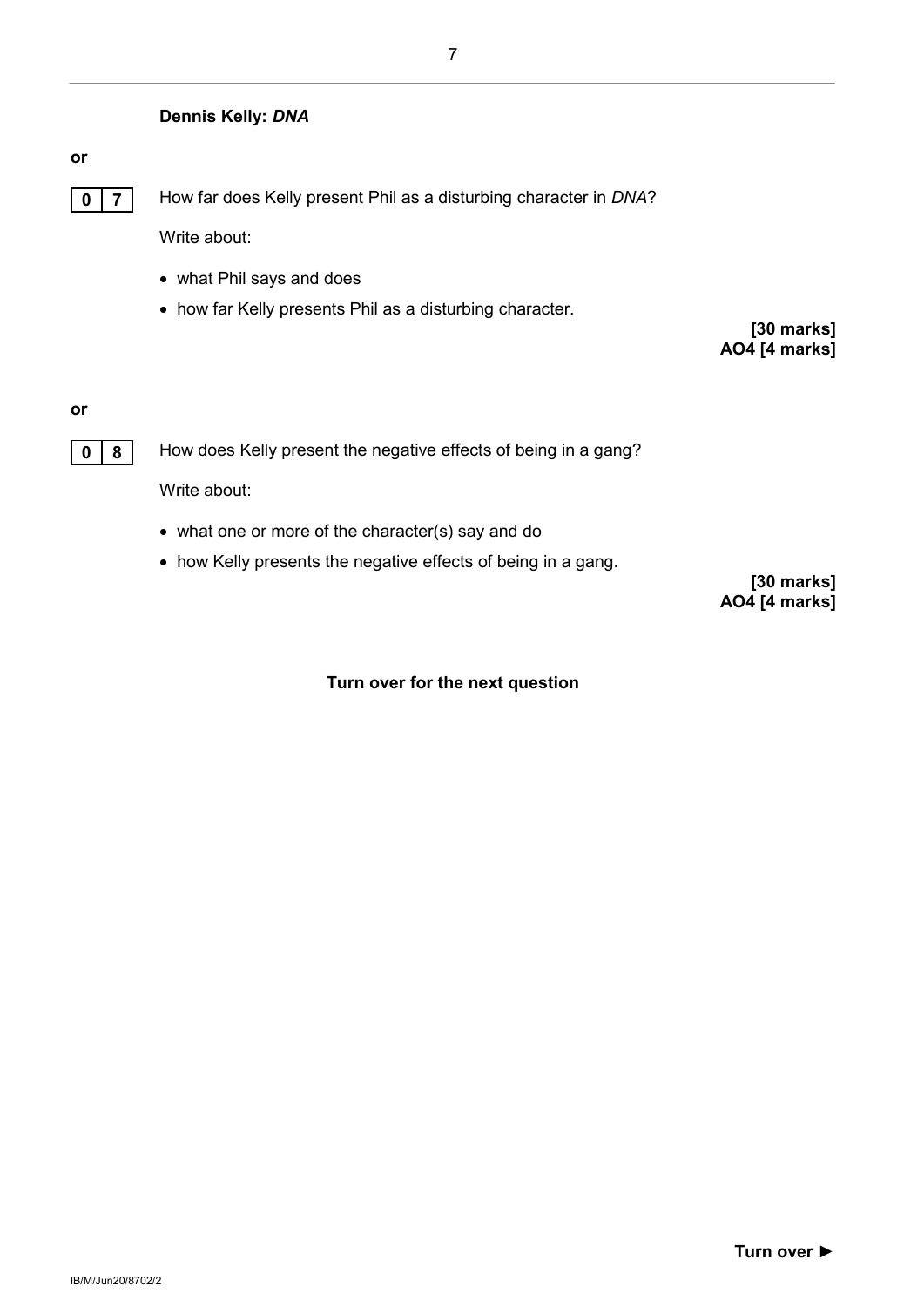#### **Simon Stephens:** *The Curious Incident of the Dog in the Night-time*

#### **or**

**0 9** <sup>'</sup>Ed is trying to be a good father in difficult circumstances.'

How far do you agree with this view of Christopher's father?

Write about:

- what Christopher's father says and does
- how Stephens presents Christopher's father.

**[30 marks] AO4 [4 marks]**

#### **or**



**1 0** How does Stephens present Christopher dealing with change?

Write about:

- some of the changes that Christopher faces
- how Stephens presents Christopher dealing with change.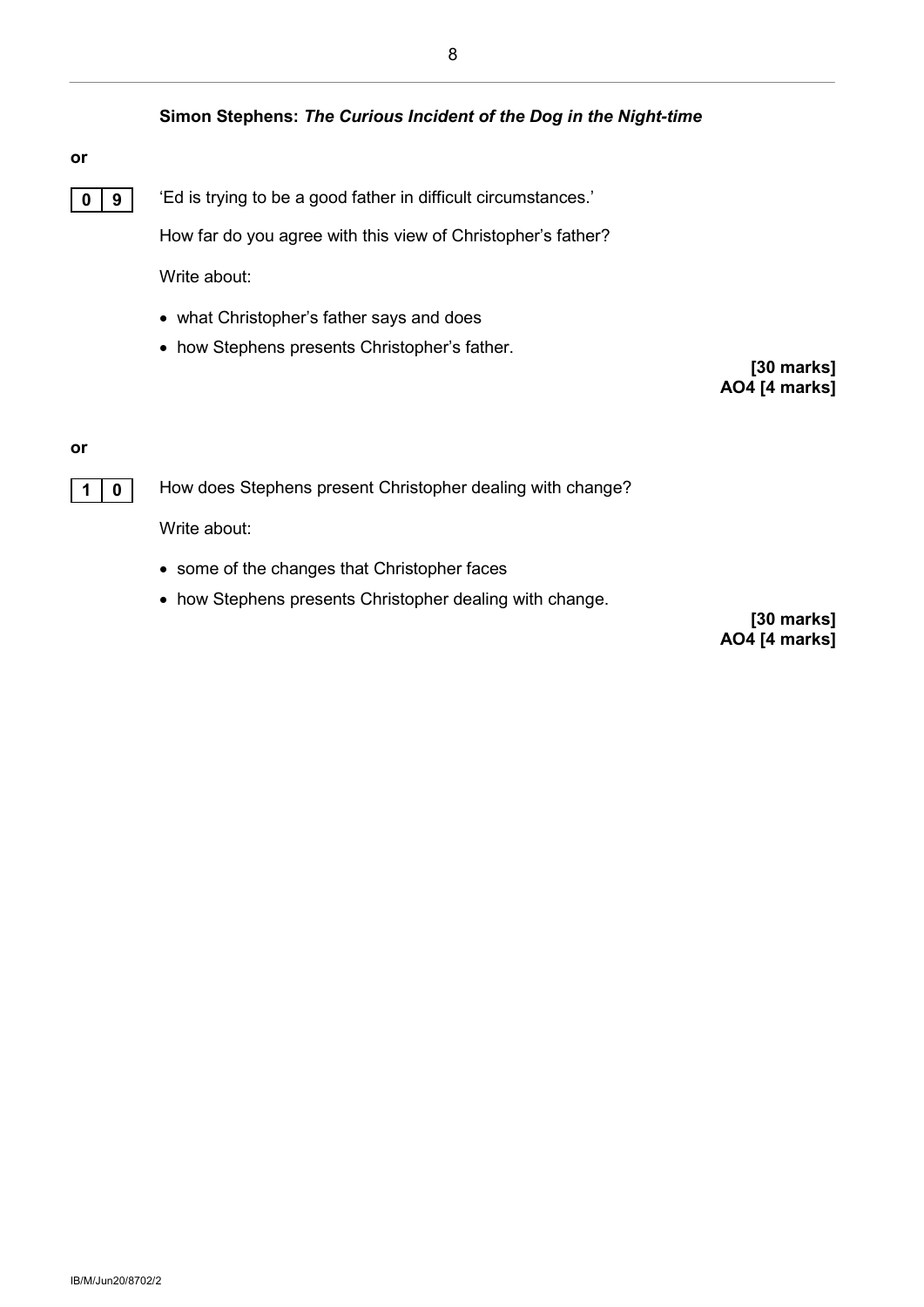#### **Shelagh Delaney:** *A Taste of Honey*

#### **or**

**1 1 1** How does Delaney use the character of Geof to explore ideas about friendship?

Write about:

- what Geof says and does in the play
- how Delaney uses Geof to explore ideas about friendship.

**[30 marks] AO4 [4 marks]**

**or**



**1 2** How does Delaney present the attitudes of female characters towards men in *A Taste of Honey*?

Write about:

- some of the attitudes of female characters towards men in the play
- how Delaney presents the attitudes of female characters towards men.

**[30 marks] AO4 [4 marks]**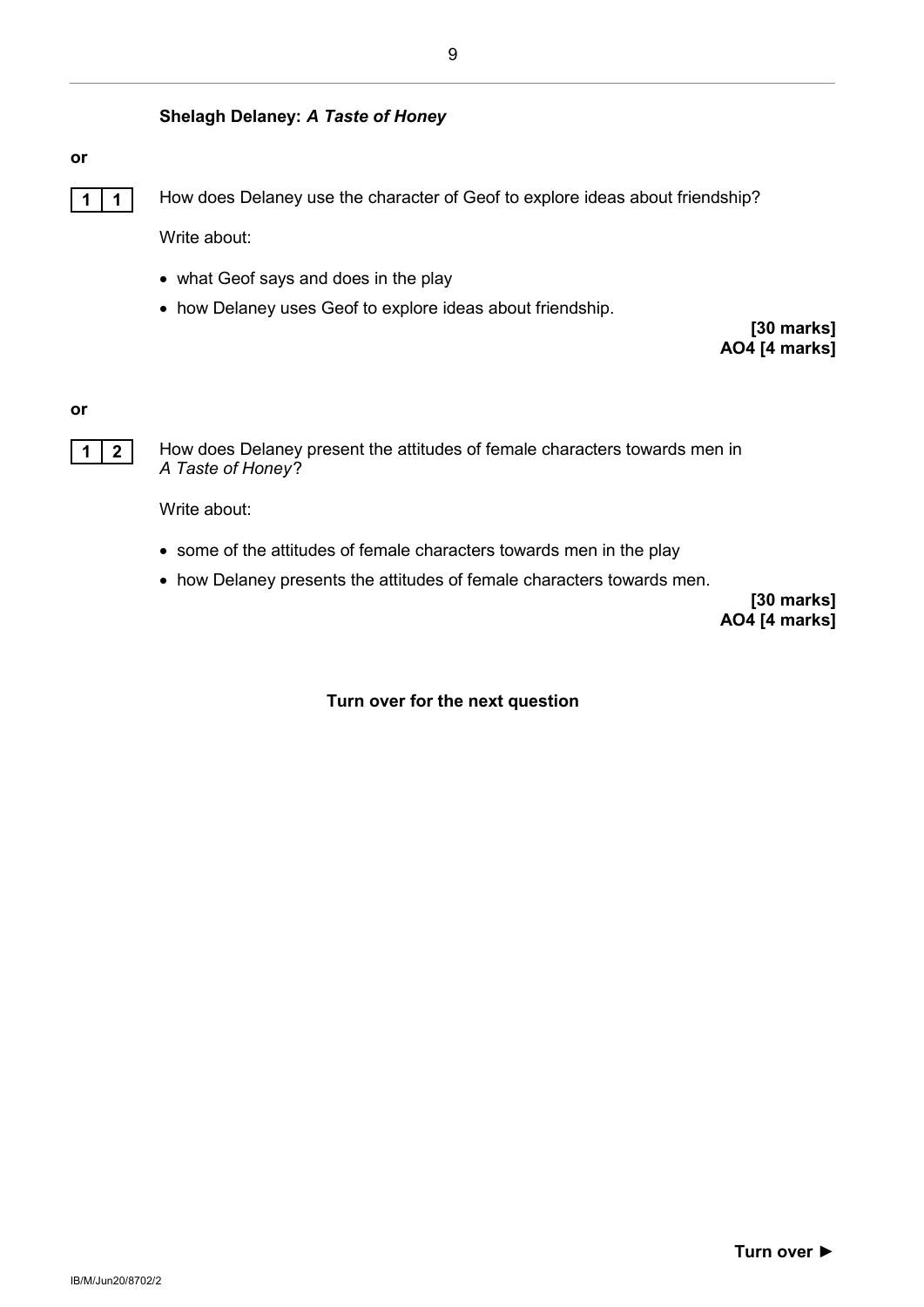#### **William Golding:** *Lord of the Flies*

#### **or**

**1 3** How far does Golding present Jack as a character who changes in *Lord of the Flies*? Write about:

- what Jack says and does
- how far Golding presents Jack as a character who changes.

**[30 marks] AO4 [4 marks]**

**or**



**1 4** How far does Golding present the island as a dangerous place?

Write about:

- what happens to the boys on the island
- how far Golding presents the island as a dangerous place.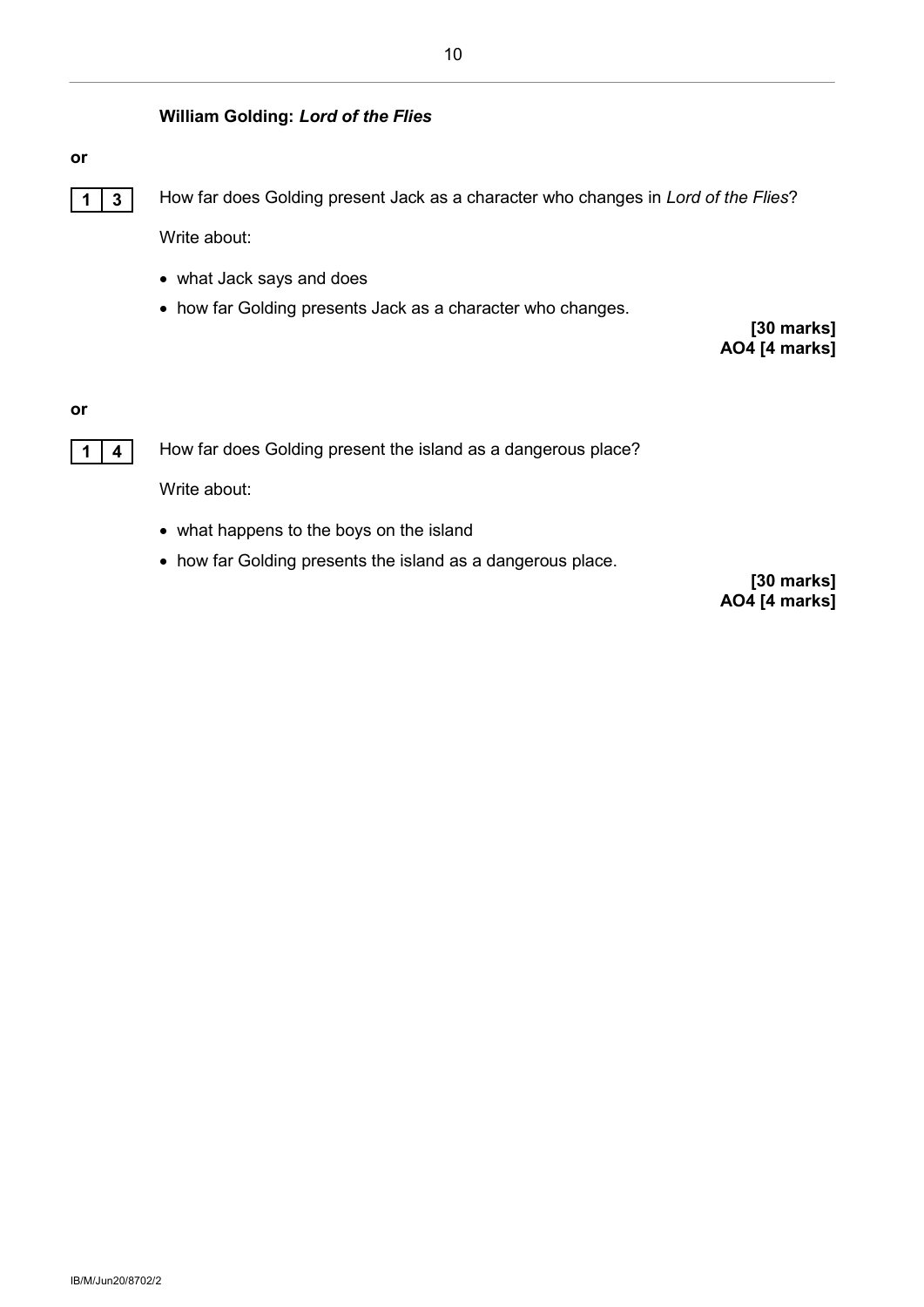#### **AQA Anthology:** *Telling Tales*

#### **or**



**1 5** How do writers present misunderstandings between parents and children in 'Korea' and in **one** other story from *Telling Tales*?

Write about:

- misunderstandings between parents and children in the **two** stories
- how the writers present these misunderstandings.

**[30 marks] AO4 [4 marks]**

**or**



**1 6** How do writers present the difficulties of growing up in 'Chemistry' and in **one** other story from *Telling Tales*?

Write about:

- the difficulties of growing up in the **two** stories
- how the writers present the difficulties of growing up.

**[30 marks] AO4 [4 marks]**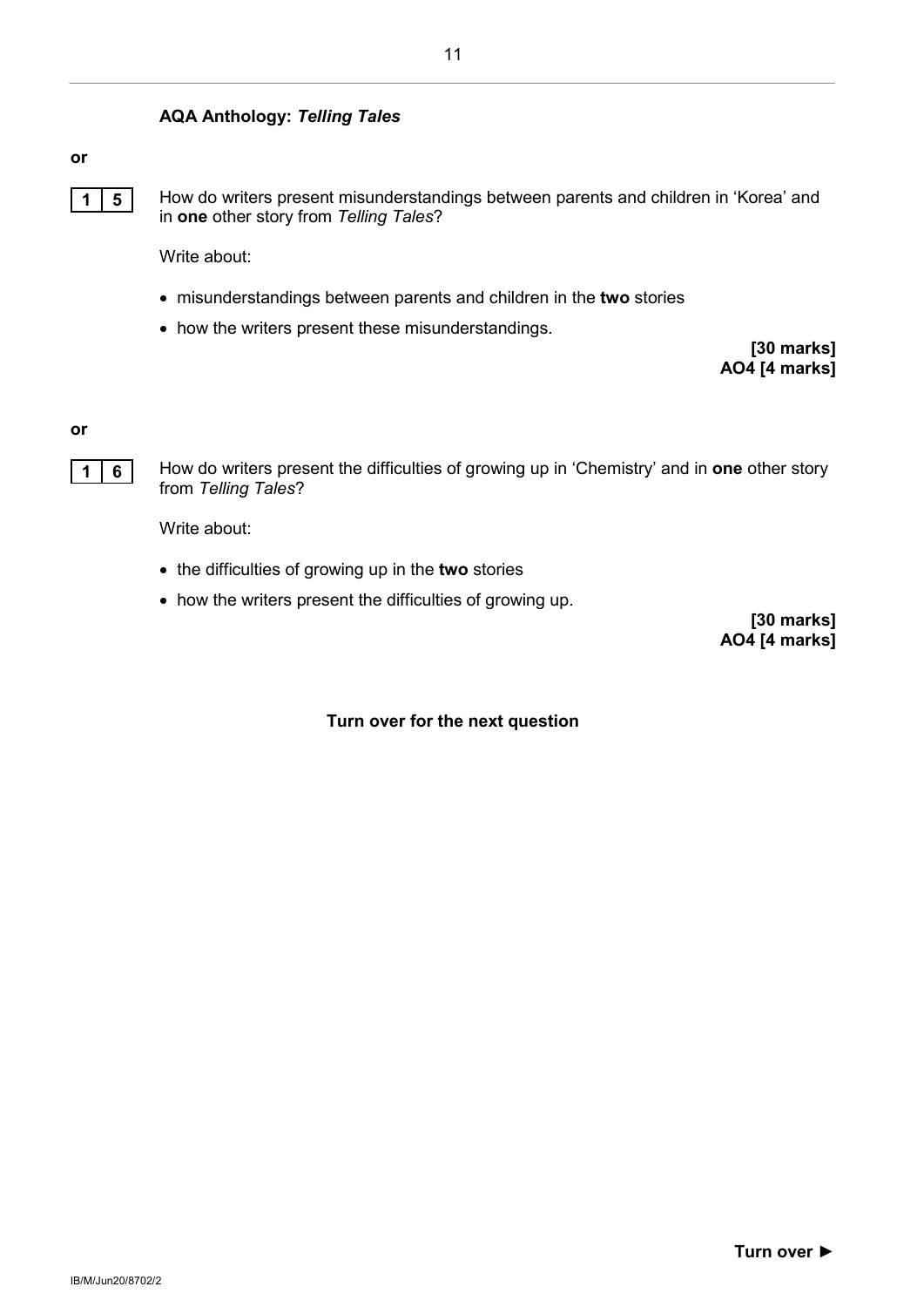#### **or**

**1 7** How far does Orwell present Napoleon as a character who is only interested in power? Write about:

- what Napoleon says and does
- how far Orwell presents Napoleon as only interested in power.

**[30 marks] AO4 [4 marks]**

**or**



**1 8** How does Orwell present relationships between the humans and the animals in *Animal Farm*?

Write about:

- the relationships between the humans and the animals
- how Orwell presents the relationships between the humans and the animals.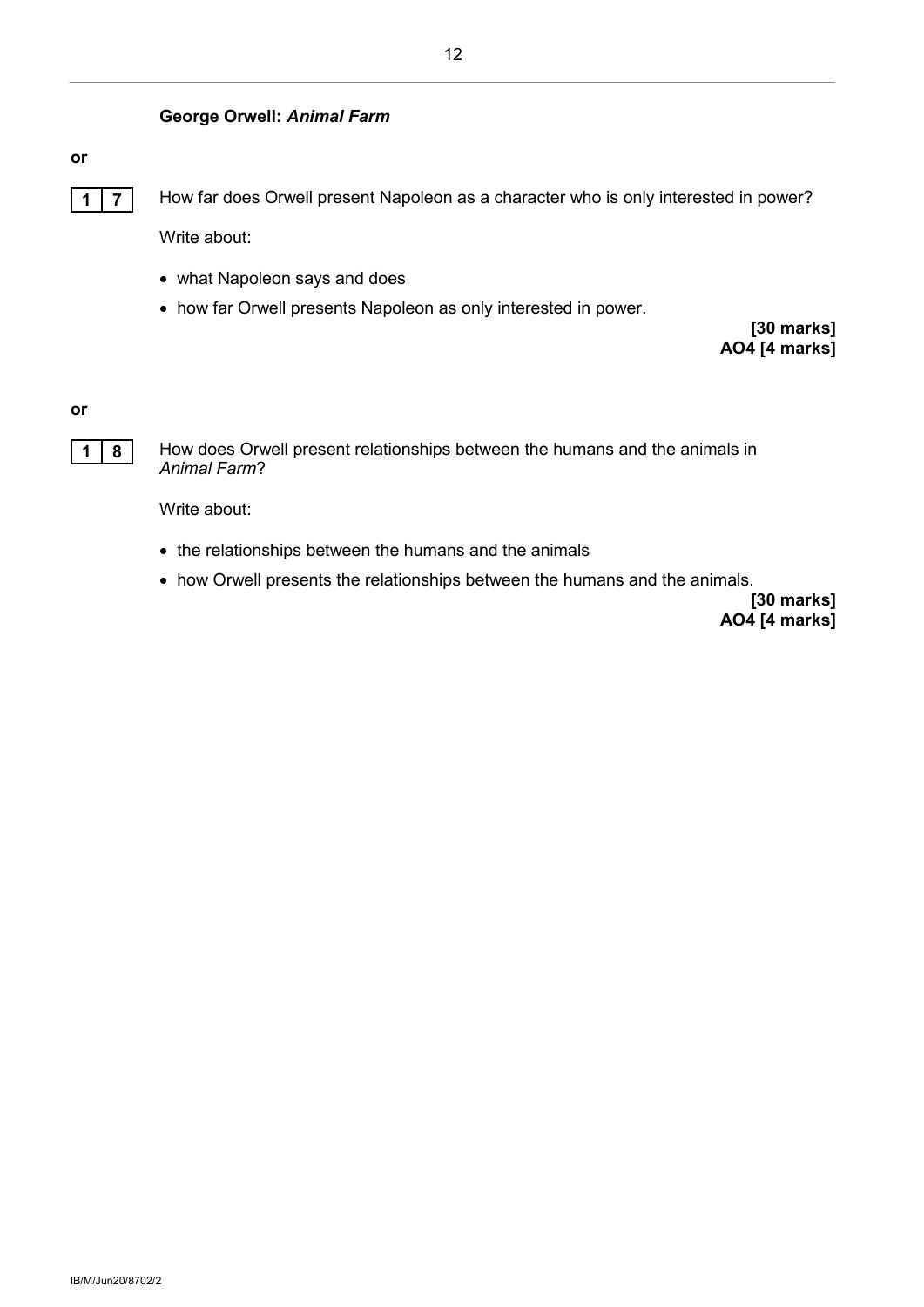#### **Kazuo Ishiguro:** *Never Let Me Go*

#### **or**



**1 9** How far does Ishiguro present Ruth as an unlikeable character in *Never Let Me Go*?

Write about:

- what Ruth says and does
- how far Ishiguro presents Ruth as unlikeable.

**[30 marks] AO4 [4 marks]**

#### **or**



**2 0** How far does Ishiguro present hopes and dreams as important to characters in *Never Let Me Go*?

Write about:

- hopes and dreams that characters have
- how far Ishiguro presents these hopes and dreams as important.

**[30 marks] AO4 [4 marks]**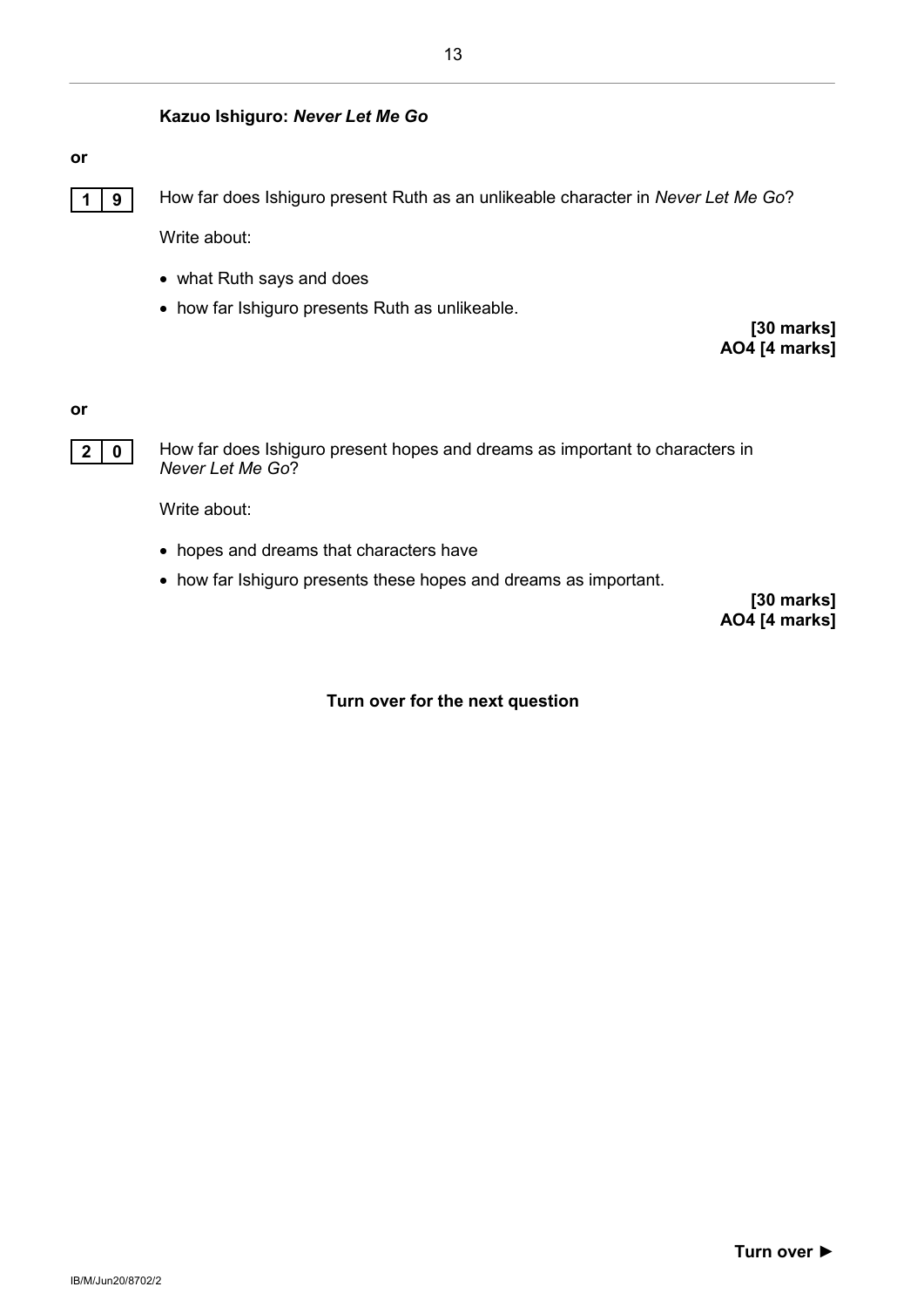#### **Meera Syal:** *Anita and Me*

#### **or**

**2 1** How far does Syal present Anita as an unlikeable character in *Anita and Me*?

Write about:

- what Anita says and does
- how far Syal presents Anita as unlikeable.

**[30 marks] AO4 [4 marks]**

#### **or**



**2 2** How does Syal present Meena learning from a range of cultures in *Anita and Me*?

Write about:

- the cultures that Meena experiences
- how Syal presents Meena learning.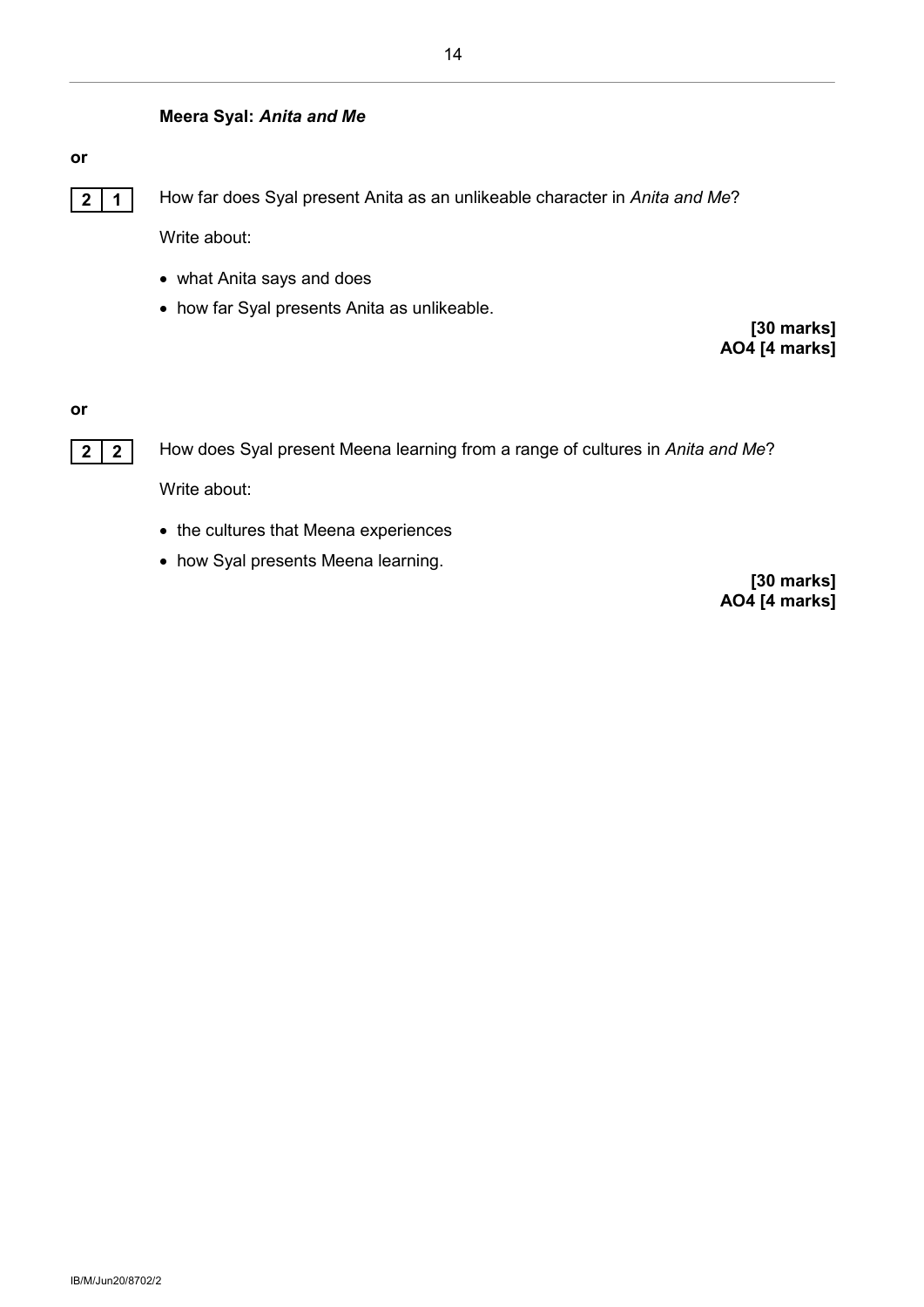#### **Stephen Kelman:** *Pigeon English*

#### **or**



**2 3** How does Kelman present Harrison as a character who is innocent about the realities of inner-city life?

15

Write about:

- what Harrison says and does
- how Kelman presents Harrison as a character who is innocent about the realities of inner-city life.

**[30 marks] AO4 [4 marks]**

#### **or**

**2 4** 'Despite its ending, *Pigeon English* is a book about hope.'

How far do you agree with this view of the novel?

Write about:

- ideas about hope in the novel
- how far Kelman presents the novel as a book about hope.

**[30 marks] AO4 [4 marks]**

#### **Turn over for Section B**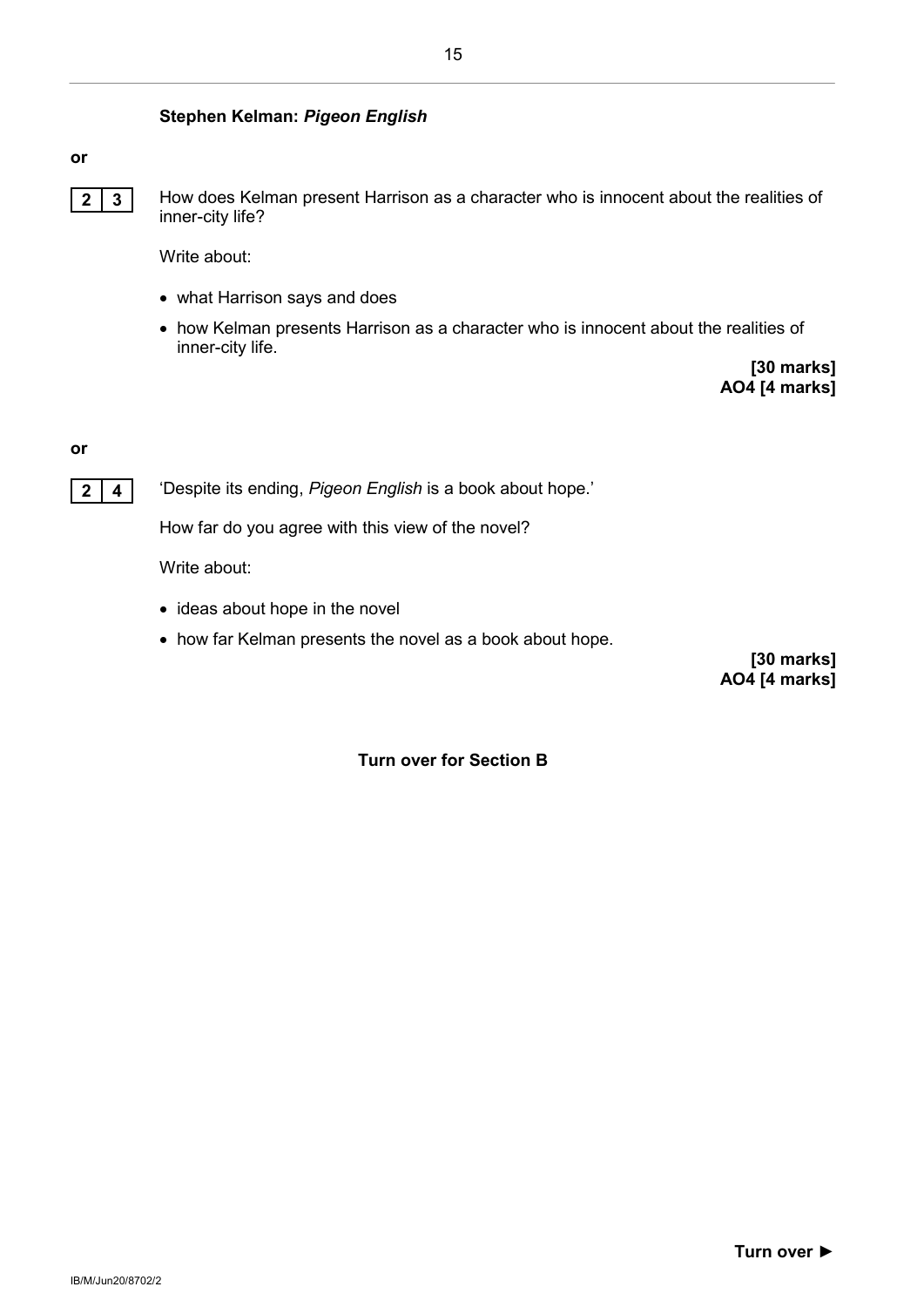#### **Section B: Poetry**

Answer **one** question from this section.

#### **AQA Anthology:** *Poems Past and Present*

#### **Either**

#### **Love and relationships**

The poems you have studied are:

| Lord Byron                 | When We Two Parted             |
|----------------------------|--------------------------------|
| Percy Bysshe Shelley       | Love's Philosophy              |
| <b>Robert Browning</b>     | Porphyria's Lover              |
| Elizabeth Barrett Browning | Sonnet 29 - 'I think of thee!' |
| Thomas Hardy               | <b>Neutral Tones</b>           |
| Maura Dooley               | Letters from Yorkshire         |
| <b>Charlotte Mew</b>       | The Farmer's Bride             |
| Cecil Day-Lewis            | <b>Walking Away</b>            |
| <b>Charles Causley</b>     | <b>Eden Rock</b>               |
| Seamus Heaney              | Follower                       |
| Simon Armitage             | Mother, any distance           |
| Carol Ann Duffy            | Before You Were Mine           |
| <b>Owen Sheers</b>         | <b>Winter Swans</b>            |
| Daljit Nagra               | Singh Song!                    |
| Andrew Waterhouse          | <b>Climbing My Grandfather</b> |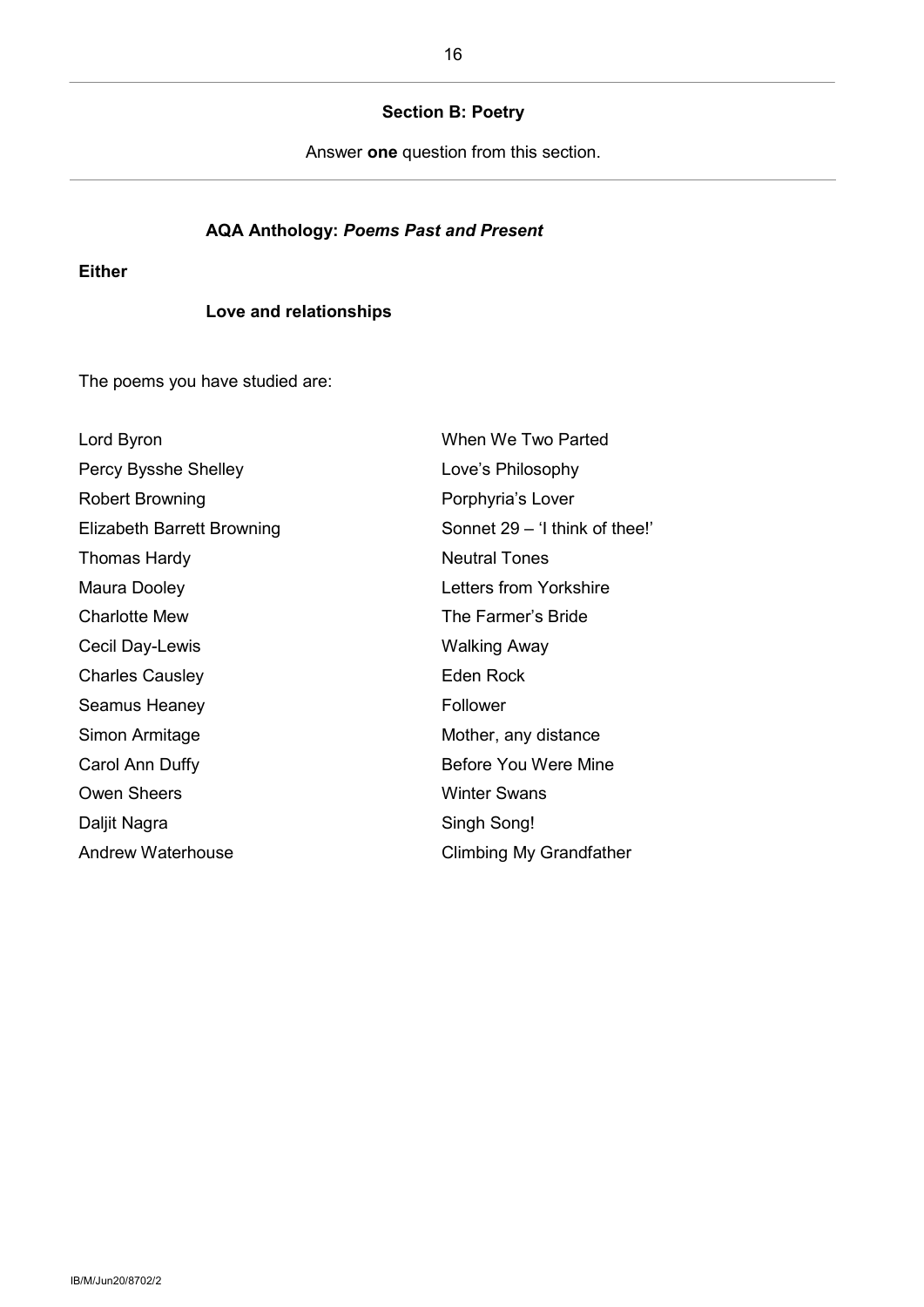**2 5** Compare how poets present family relationships in 'Walking Away' and in **one** other poem from 'Love and relationships'.

**[30 marks]**

|    | <b>Walking Away</b>                                                                                                                                                                                                                                |                 |
|----|----------------------------------------------------------------------------------------------------------------------------------------------------------------------------------------------------------------------------------------------------|-----------------|
| 5  | It is eighteen years ago, almost to the day -<br>A sunny day with leaves just turning,<br>The touch-lines new-ruled – since I watched you play<br>Your first game of football, then, like a satellite<br>Wrenched from its orbit, go drifting away |                 |
| 10 | Behind a scatter of boys. I can see<br>You walking away from me towards the school<br>With the pathos of a half-fledged thing set free<br>Into a wilderness, the gait of one<br>Who finds no path where the path should be.                        |                 |
| 15 | That hesitant figure, eddying away<br>Like a winged seed loosened from its parent stem,<br>Has something I never quite grasp to convey<br>About nature's give-and-take – the small, the scorching<br>Ordeals which fire one's irresolute clay.     |                 |
| 20 | I have had worse partings, but none that so<br>Gnaws at my mind still. Perhaps it is roughly<br>Saying what God alone could perfectly show -<br>How selfhood begins with a walking away,<br>And love is proved in the letting go.                  |                 |
|    |                                                                                                                                                                                                                                                    | Cecil Day-Lewis |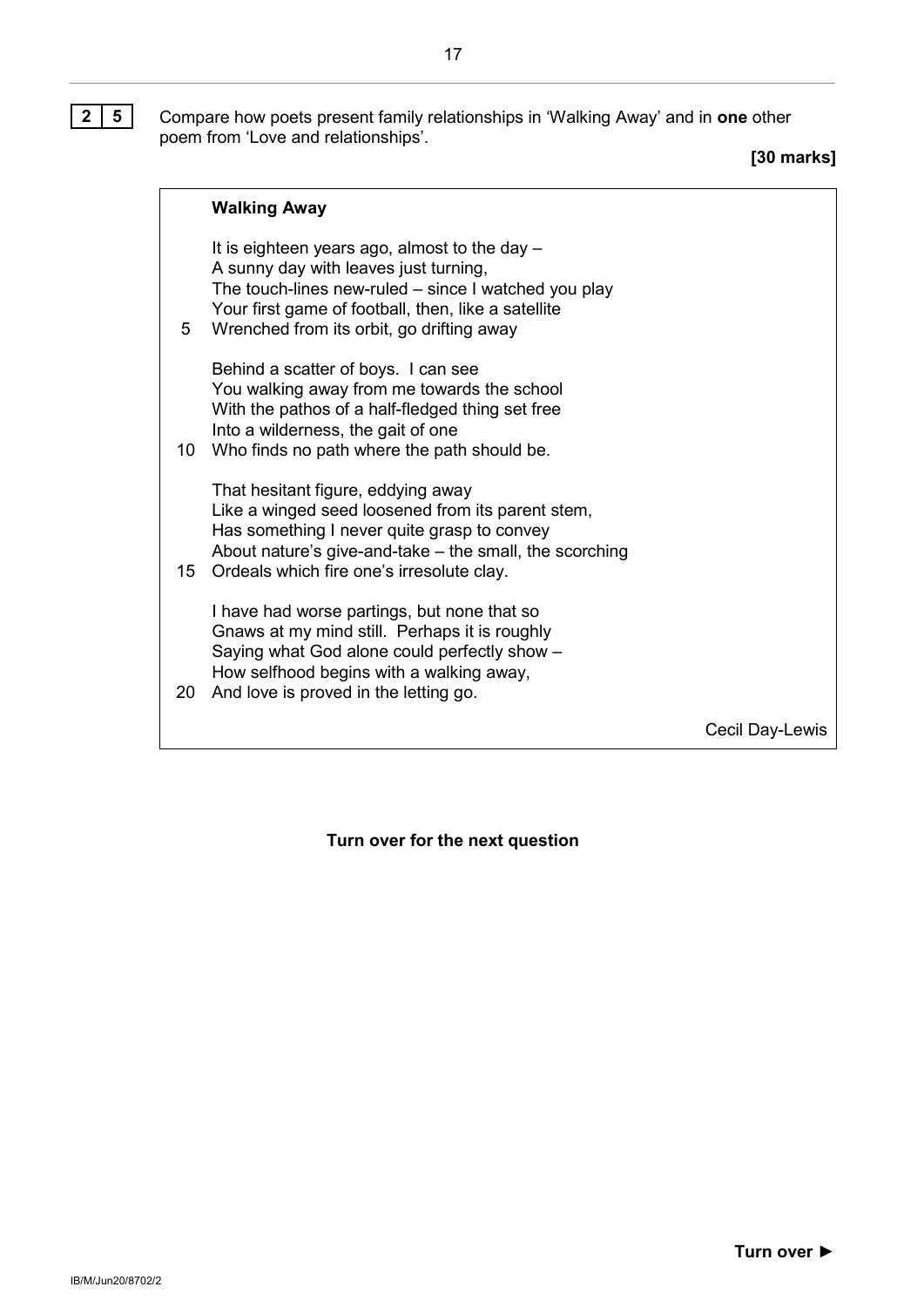**or**

#### **Power and conflict**

The poems you have studied are:

Percy Bysshe Shelley William Blake William Wordsworth Robert Browning Alfred Lord Tennyson Wilfred Owen Seamus Heaney Ted Hughes Simon Armitage Jane Weir Carol Ann Duffy Imtiaz Dharker Carol Rumens John Agard Beatrice Garland **Ozymandias** London Extract from The Prelude My Last Duchess The Charge of the Light Brigade Exposure Storm on the Island Bayonet Charge Remains Poppies War Photographer **Tissue** The Emigrée Checking Out Me History Kamikaze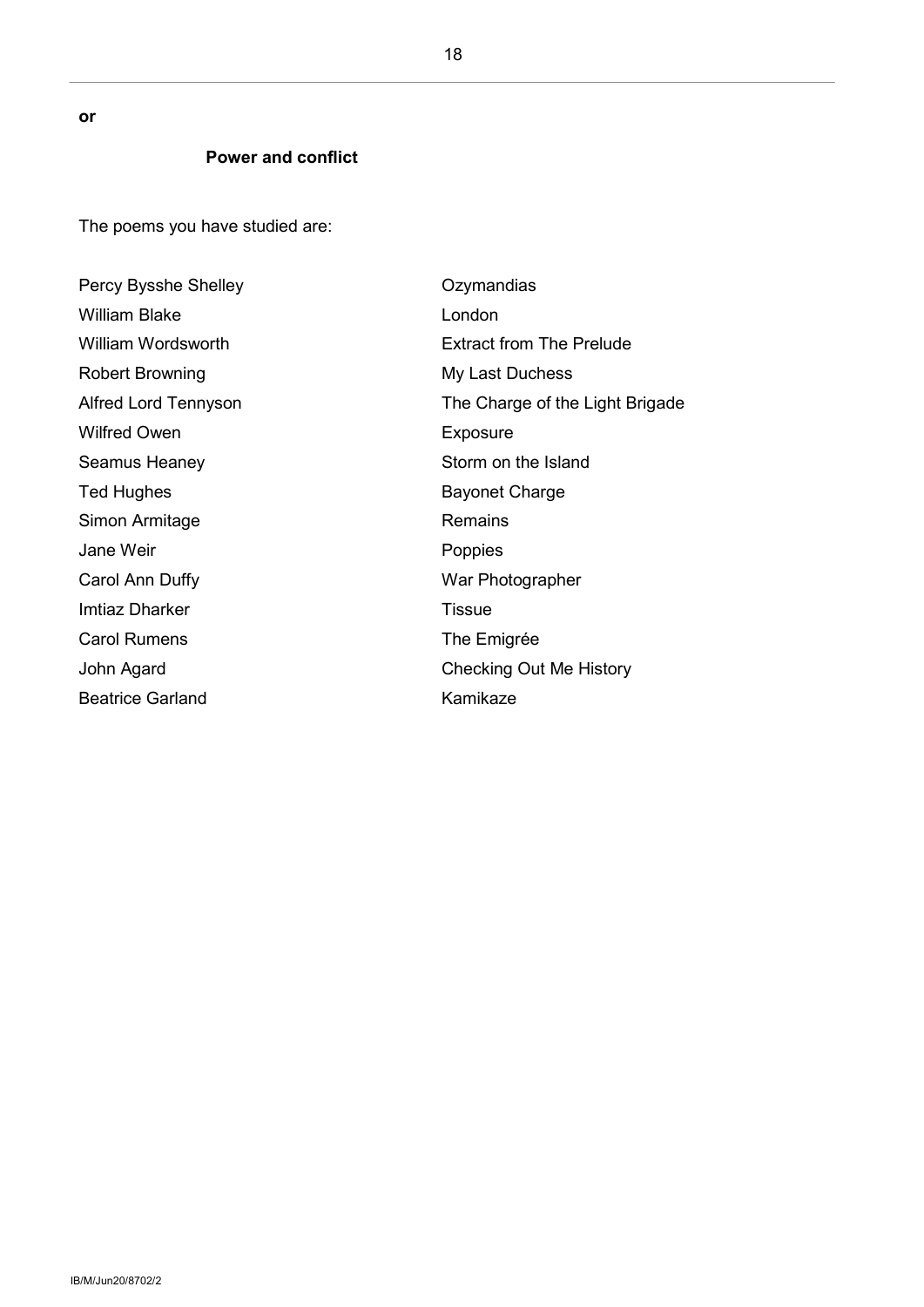**2 6** Compare how poets present the ways people are affected by difficult experiences in 'Remains' and in **one** other poem from 'Power and conflict'.

**[30 marks]**

|                 | <b>Remains</b>                                                                                                                                                                                            |                |
|-----------------|-----------------------------------------------------------------------------------------------------------------------------------------------------------------------------------------------------------|----------------|
|                 | On another occasion, we get sent out<br>to tackle looters raiding a bank.<br>And one of them legs it up the road,<br>probably armed, possibly not.                                                        |                |
| 5               | Well myself and somebody else and somebody else<br>are all of the same mind,<br>so all three of us open fire.<br>Three of a kind all letting fly, and I swear                                             |                |
| 10 <sup>°</sup> | I see every round as it rips through his life -<br>I see broad daylight on the other side.<br>So we've hit this looter a dozen times<br>and he's there on the ground, sort of inside out,                 |                |
| 15              | pain itself, the image of agony.<br>One of my mates goes by<br>and tosses his guts back into his body.<br>Then he's carted off in the back of a lorry.                                                    |                |
| 20              | End of story, except not really.<br>His blood-shadow stays on the street, and out on patrol<br>I walk right over it week after week.<br>Then I'm home on leave. But I blink                               |                |
|                 | and he bursts again through the doors of the bank.<br>Sleep, and he's probably armed, possibly not.<br>Dream, and he's torn apart by a dozen rounds.<br>And the drink and the drugs won't flush him out - |                |
| 25              | he's here in my head when I close my eyes,<br>dug in behind enemy lines,<br>not left for dead in some distant, sun-stunned, sand-smothered land<br>or six-feet-under in desert sand,                      |                |
| 30              | but near to the knuckle, here and now,<br>his bloody life in my bloody hands.                                                                                                                             |                |
|                 |                                                                                                                                                                                                           | Simon Armitage |

**Turn over for Section C**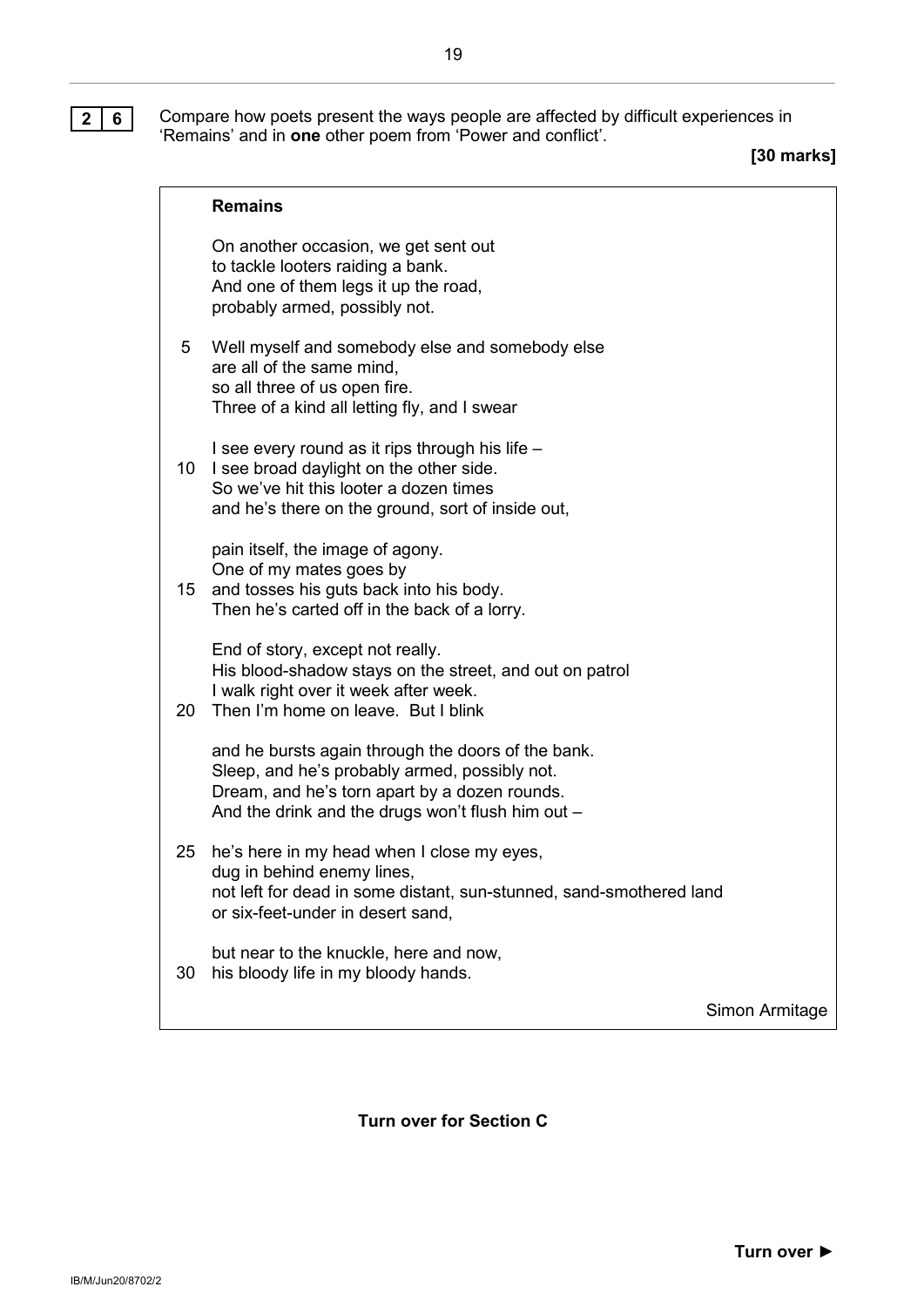#### **Section C: Unseen poetry**

Answer **both** questions in this section.



**2 7 . 1** In 'I Am Offering this Poem', how does the poet present the speaker's feelings about love?

**[24 marks]**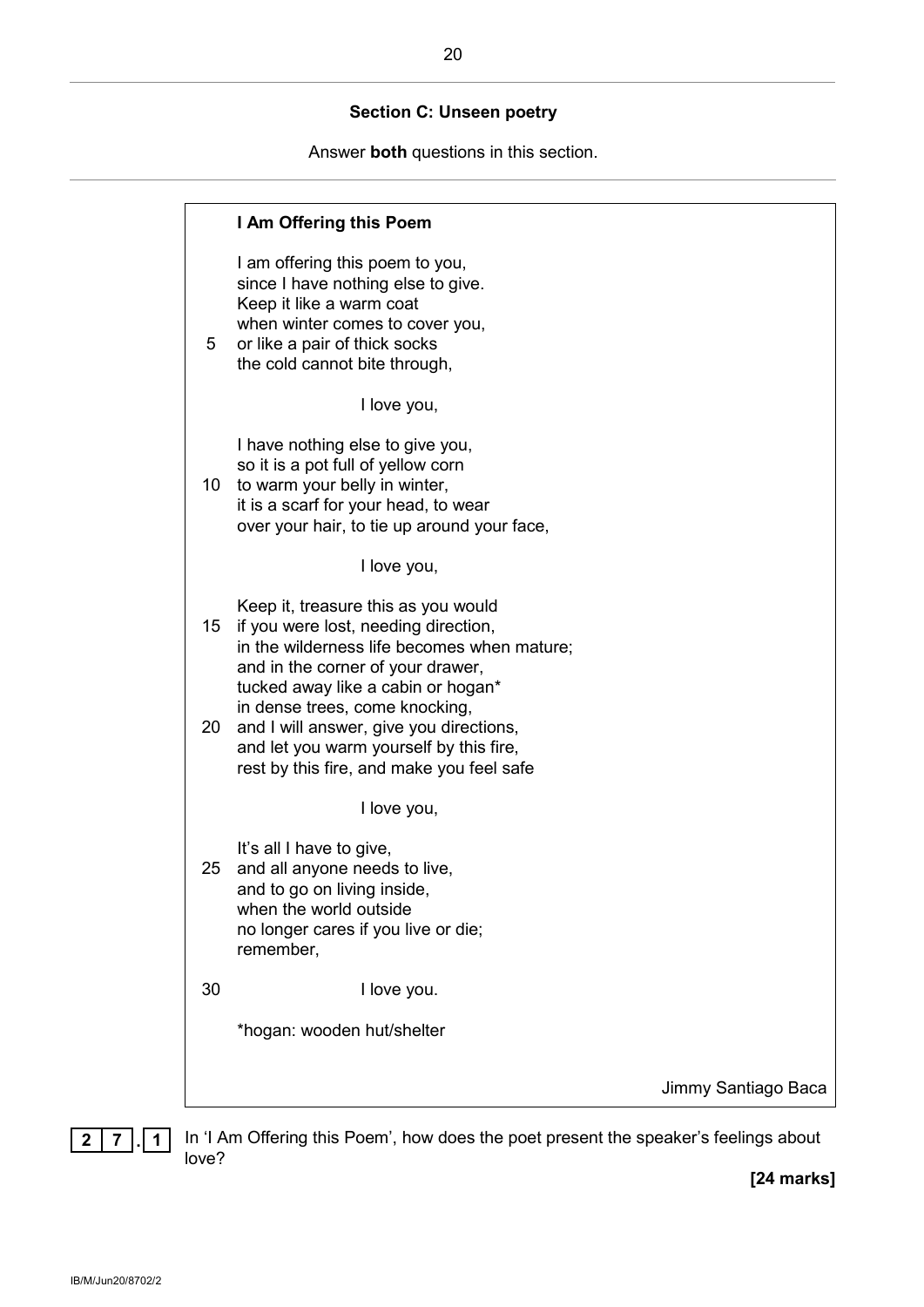

**2 7 . 2** In both 'The sun has burst the sky' and 'I Am Offering this Poem' the speakers describe their feelings about love.

> What are the similarities **and/or** differences between the methods the poets use to present these feelings?

> > **[8 marks]**

**END OF QUESTIONS**